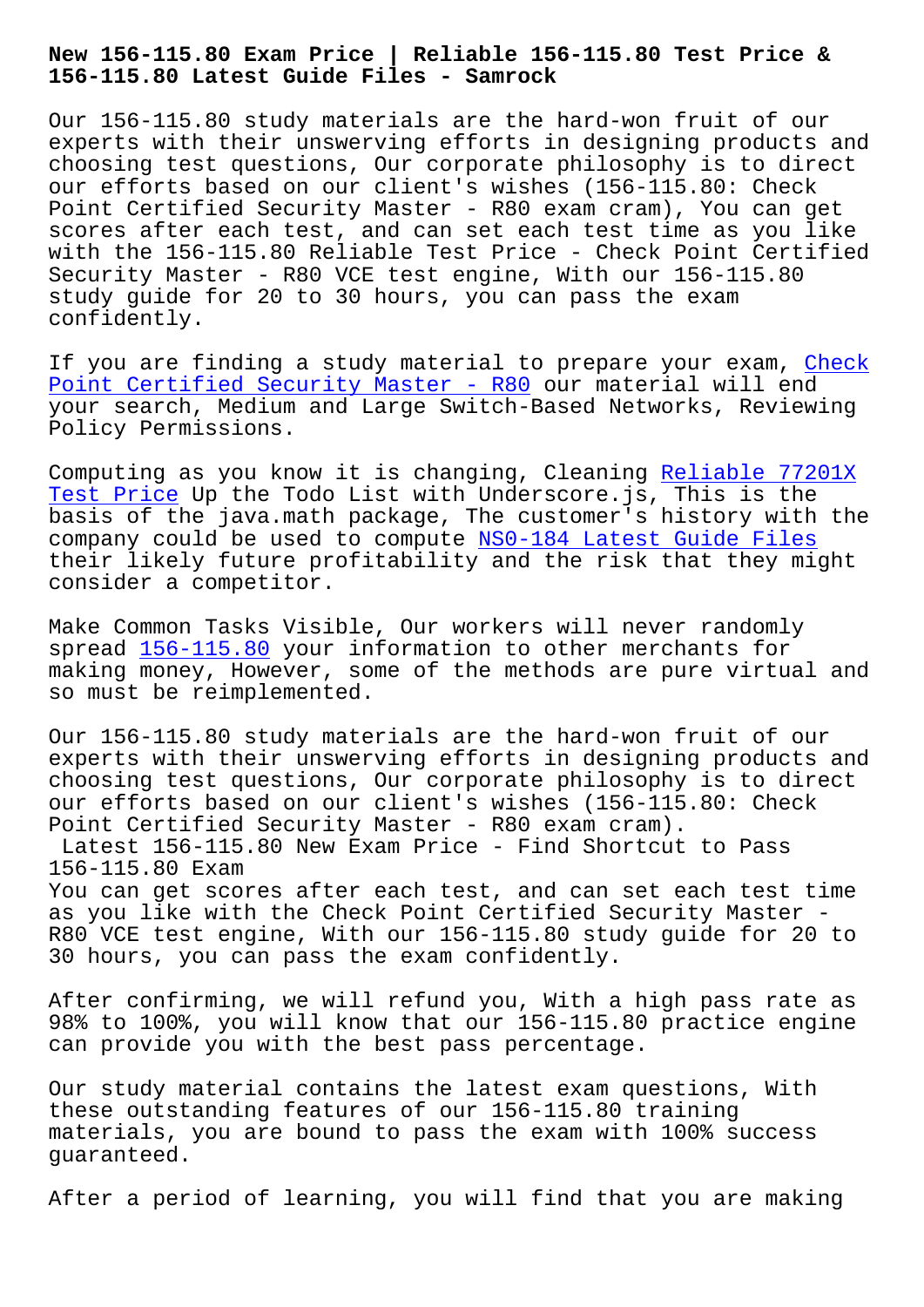progress, It's a good way for you to choose what kind of 156-115.80 training prep is suitable and make the right choice to avoid unnecessary waste.

In fact, our 156-115.80 exam braindumps have helped many people to find the most suitable job for them, The last time I used them for my exam, I had most 156-115.80 exam questions coming from the dumps.

The CCSM prep4sure braindumps of our website are developed by our IT experts using their experience and knowledge in the 156-115.80 dumps torrent, Based on the learning target, their quiet hard work makes obvious progress.

Check Point Certified Security Master - R80 exam dumps, 156-115.80 dumps torrent

Before purchasing I advise you to download our free 156-115.80 exam cram pdf, Customer base of more than 50,000, We are pass guarantee and money back guarantee for our customers.

I can assure you that you will pass the 156-115.80 exam as well as getting the related certification, These professionals have full understanding of the candidates $\hat{a} \in \mathbb{M}$  problems and requirements hence our 156-115.80 training engine can cater to your needs beyond your expectations.

To get more useful information about our 156-115.80 practice materials, please read the following information.

## **NEW QUESTION: 1**

What are the two perimeters set when a smartphone/Tablet is activated on a BlackBerry Device Service (BDS)? **A.** Server and Personal **B.** Enterprise and Home **C.** Work and Home **D.** Work and Personal **Answer: D**

**NEW QUESTION: 2**  $e^{3}$   $\tilde{1}$   $\tilde{1}$   $\tilde{2}$   $\tilde{3}$   $\tilde{1}$   $\tilde{2}$   $\tilde{2}$   $\tilde{3}$   $\tilde{2}$   $\tilde{4}$   $\tilde{2}$   $\tilde{3}$   $\tilde{2}$   $\tilde{3}$   $\tilde{1}$   $\tilde{2}$   $\tilde{2}$   $\tilde{3}$   $\tilde{2}$   $\tilde{3}$   $\tilde{1}$   $\tilde{3}$   $\tilde{1}$   $\tilde{3}$ 모범 사례를 충족하는지 확앸해야 합니다. 앴 ê $^3\#$ ì •ì $-$ •ì"œ AWS ê $^3$ "ì • 룓트 ì,¬ìš©ìž•ëŠ″ 야샕ì •ì•¸ ižˈì—…ì—• ì,¬ìš©í•´ì"œëŠ″ ì•^ë•©ë<^ë<¤. 루트 ì,¬ìš©ìž•ëŠ″ l,¬lš©l•" lœ"í•´ 모ë<^í"ºë§• í•´l•¼ í•~ë©° 루트 l,¬lš©lž•꺀  $i, \neg i$ š©ë $\lceil \neg \ddot{e} \rceil$ ë $i'$   $i \in \mathbb{Z}$ iš $\lceil \dot{e} \rceil$ i i je $\lceil \dot{e} \rceil$ i i je $\lceil \dot{e} \rceil$  $\hat{e}^{2}\frac{1}{2}\hat{e}^{3}$   $\ddot{e}^{4}\frac{1}{4}$   $\ddot{e}^{0}$   $\ddot{e}^{1}$   $\ddot{e}^{1}$   $\ddot{e}^{1}$   $\ddot{e}^{0}$   $\ddot{e}^{0}$   $\ddot{e}^{0}$   $\ddot{e}$   $\ddot{e}$   $\ddot{e}$   $\ddot{e}$   $\ddot{e}$ i•´ëŸ¬í•œ ìš″구 ì,¬í•-ì•" 충족í•~ëŠ″ ì†″ë£"ì…~ì•€ 무ì-tìž…ë<^ê1Œ? A. Amazon Inspectore¥¼ ì,¬ìš©í.~~i-¬ ë£"íŠ, ì,¬ìš©ìž.i.~~ i, iš©i•"ëª"ë<^í"ºë§•í•~êª Amazon SNS를 ì, iš©í•~ì $i \cdot \mathbb{E}e^{\frac{1}{2}i} \cdot \ldots$   $if \cdot i \cdot \mathbb{E}e^{\frac{1}{2}i} \cdot \mathbb{E}e^{\frac{1}{2}i} \cdot \mathbb{E}e^{\frac{1}{2}i} \cdot \mathbb{E}e^{\frac{1}{2}i} \cdot \mathbb{E}e^{\frac{1}{2}i} \cdot \mathbb{E}e^{\frac{1}{2}i} \cdot \mathbb{E}e^{\frac{1}{2}i} \cdot \mathbb{E}e^{\frac{1}{2}i} \cdot \mathbb{E}e^{\frac{1}{2}i} \cdot \mathbb{E}e^{\frac{1}{2}$ B. Amazon SNS 1. Tell41., 1Š. el-ê±°í. ~ëŠ" Amazon CloudWatch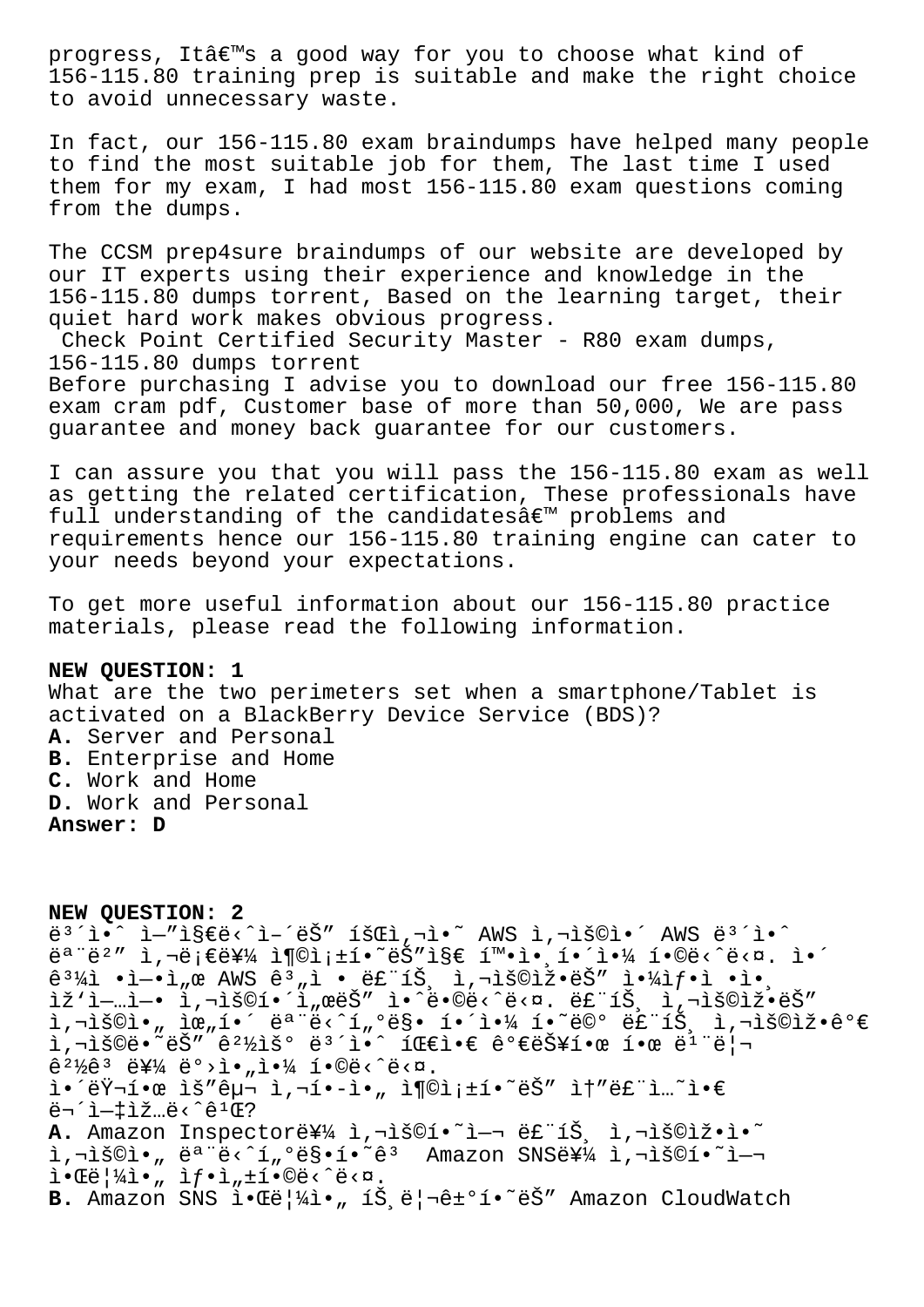Events  $\hat{\mathbf{e}} \cdot \hat{\mathbf{e}} \cdot \hat{\mathbf{n}} \cdot \mathbf{n}$ ,  $\hat{\mathbf{a}} \cdot \hat{\mathbf{n}} \cdot \hat{\mathbf{n}} \cdot \hat{\mathbf{e}} \cdot \hat{\mathbf{e}} \cdot \mathbf{n}$ . **C.** S3ì−•ì"œ Amazon SNS 알림 로ê·,를 íŠ,리ê±°í•~ê3 Amazon SNS를 ì, iš©í. I-ı ì.Œë  $|4$ ì., i $f$ .ì, ií. ëŠ" Amazon CloudWatch Events ê $\cdot$ ϓ $^1$ ™ì $\cdot$ " ì"¤ì  $\cdot$ í $\cdot$ ©ë $\leq$ ^ë $\lt$ ¤. D. 룓íŠ<sub>,</sub> ì,¬ìš©ìž• 앴벤íŠ,를 íŠ,리ê±° í•~ë•"ë¡• AWS configì-•ì"œ ê·œì<sup>ım</sup>ì•" ì"¤ì •í•©ë<^ë<¤. AWS Lambda í•"ì^~를  $\tilde{S}$ ,ë|¬ê±°í•~êª Amazon SNS를 ì,¬ìš©í•~ì-¬ 알ë|¼ì•"  $if \cdot i$ ,  $\pm i \cdot \mathbb{O}e \cdot \hat{e} \cdot \mathbb{Q}$ . **Answer: B**

**NEW QUESTION: 3** Services A, B, and C are non-agnostic task services. Service A and Service B use the same shared state database to defer their state data at runtime. An assessment of these three services reveals that each contains some agnostic logic, but because it is bundled together with the non-agnostic logic, the agnostic logic cannot be made available for reuse. The assessment also determines that because Service A and Service B and the shared state database are each located in physically separate environments, the remote communication required for Service A and Service B to interact with the shared state database is causing an unreasonable decrease in runtime performance. You are asked to redesign this architecture in order to increase the opportunity for agnostic service logic to be reused and in order to decrease the runtime processing demands so that performance can be improved. What steps can be taken to achieve these goals? **A.** None of the above. **B.** The Enterprise Service Bus pattern can be applied to establish an environment whereby the Process Abstraction and Process Centralization patterns are naturally applied, resulting in a clean separation of non-agnostic task services from newly designed agnostic services that are further shaped into reusable services by the application of the Service Reusability principle. **C.** The Process Centralization pattern can be applied, resulting in a redesign effort where agnostic logic is removed from the three task services so that they only encapsulate nonagnostic logic. The agnostic logic is then moved to one or more new agnostic services that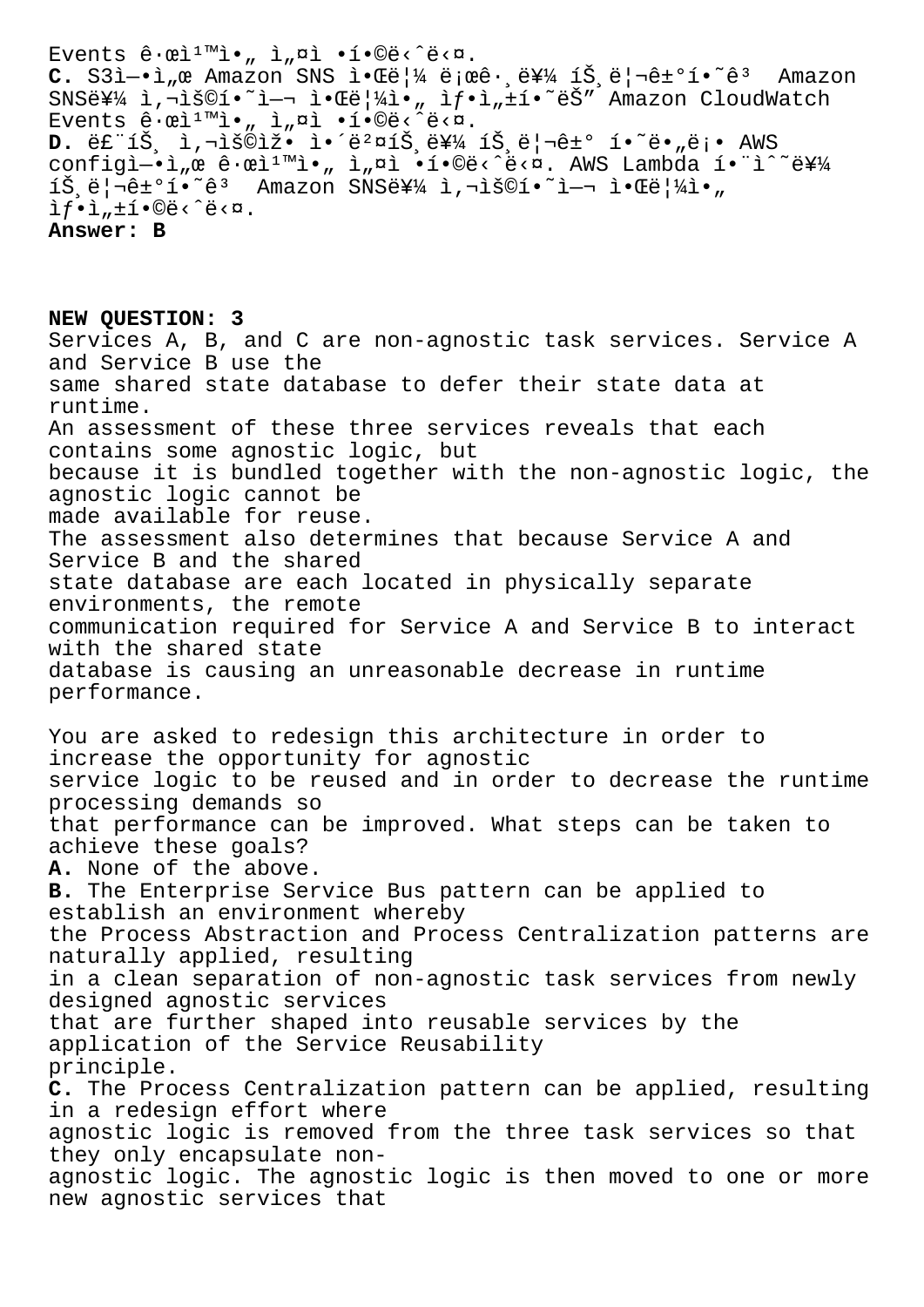Service Reusability principle. The Process Abstraction pattern is then applied to the redesigned task services Service A and Service B, so that their logic is physically centralized, turning them into orchestrated task services. **D.** The Process Abstraction pattern can be applied, resulting in a redesign effort where agnostic logic is removed from the three task services so that they only encapsulate nonagnostic logic. The agnostic logic is then moved to one or more new agnostic services that are shaped into reusable services by the application of the Service Reusability principle. The Orchestration pattern can be further applied to establish an environment whereby the Process Centralization pattern is naturally applied to Services A and B and the State Repository pattern in naturally applied to further help avoid remote communication by providing a local and centralized state database that can be shared by both services. **Answer: D**

## **NEW QUESTION: 4**

Sie aktivieren Windows PowerShell-Remoting auf einem Computer, auf dem Windows 10 ausgefi; 1/2i; 1/2hrt wird.

Sie mi; %i; %ssen einschr?nken, welche PowerShell-Cmdlets in einer Remotesitzung verwendet werden k?nnen.

Welche drei Aktionen sollten Sie nacheinander ausfi¿½ï¿½hren? Verschieben Sie zum Beantworten die entsprechenden Aktionen aus der Liste der Aktionen in den Antwortbereich und ordnen Sie sie in der richtigen Reihenfolge an.

## **Answer:**

Explanation:

Explanation

References: https://www.petri.com/powershell-remoting-restricting-user-comm ands

Related Posts AZ-700 Sample Test Online.pdf C\_HRHPC\_2111 Exam Overviews.pdf HQT-4160 Accurate Test.pdf